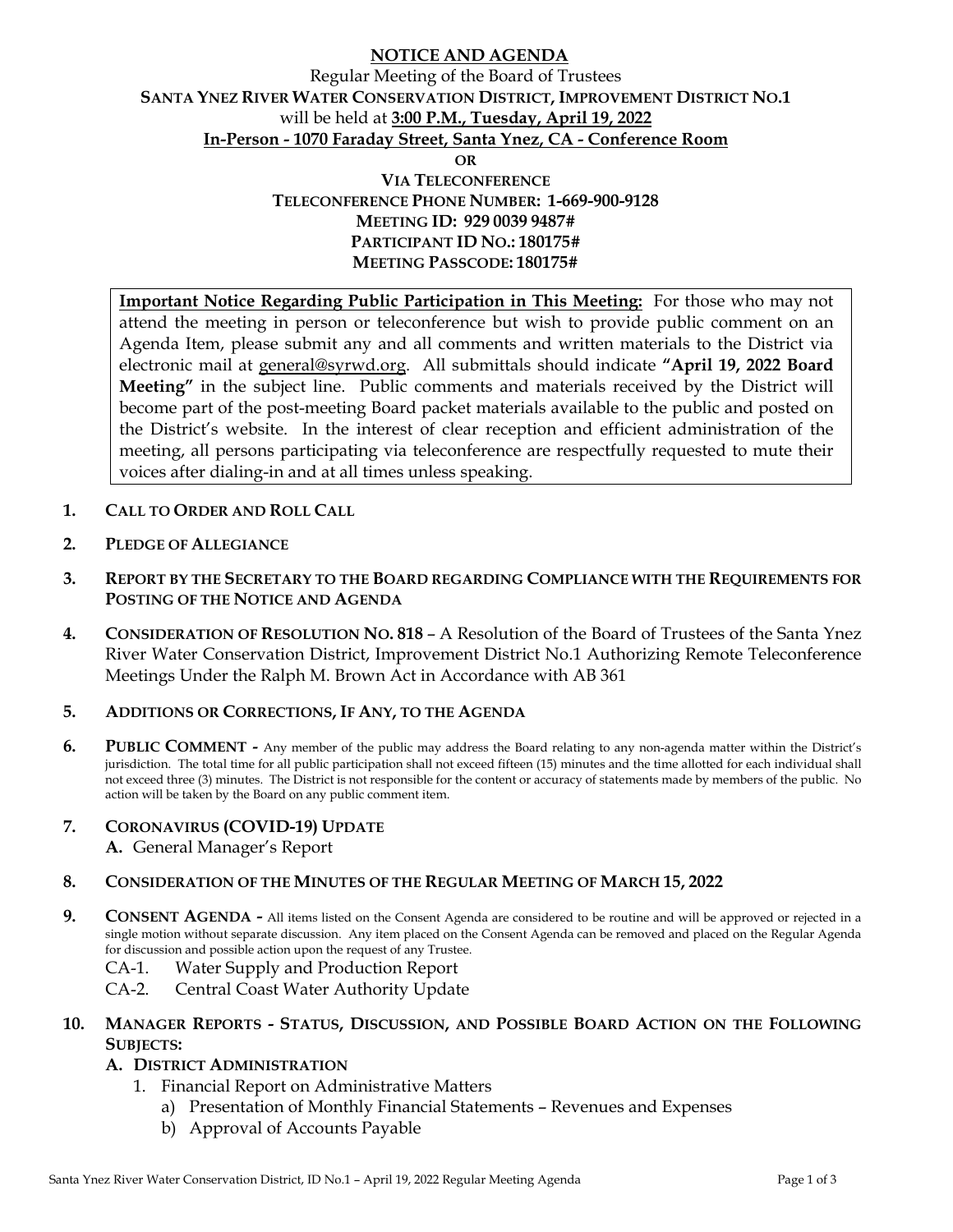#### **11. REPORT, DISCUSSION, AND POSSIBLE BOARD ACTION ON THE FOLLOWING SUBJECTS:**

## **A. SUSTAINABLE GROUNDWATER MANAGEMENT ACT**

1. Eastern Management Area Update

## **B. CALIFORNIA DROUGHT CONDITIONS**

1. Update Regarding Statewide Drought Conditions

## **C. CENTRAL COAST WATER AUTHORITY 2022 SUPPLEMENTAL WATER PURCHASE PROGRAM**

1. Update Regarding District Involvement in CCWA's 2022 Supplemental Water Purchase Program on Behalf of the City of Solvang

### **D. HEXAVALENT CHROMIUM MAXIMUM CONTAMINANT LEVEL**

1. Update Regarding State Water Resources Control Board Proposed Hexavalent Chromium MCL of 10 Parts Per Billion

### **E. 2022 WATER RATES STUDY**

- 1. Update Regarding District's 2022 5-Year Water Rates Study
- **12. CLAIM AGAINST DISTRICT BY SANTA BARBARA COUNTY FLOOD CONTROL AND WATER CONSERVATION DISTRICT PURSUANT TO GOVT. CODE SECTION 905**  1. Consideration and Action on Claim Against the District
- **13. REPORTS BY THE BOARD MEMBERS OR STAFF, QUESTIONS OF STAFF, STATUS REPORTS,**
- **ANNOUNCEMENTS, COMMITTEE REPORTS, AND OTHER MATTERS AND/OR COMMUNICATIONS NOT REQUIRING BOARD ACTION**
- **14. CORRESPONDENCE: GENERAL MANAGER RECOMMENDS FILING OF VARIOUS ITEMS**
- **15. REQUESTS FOR ITEMS TO BE INCLUDED ON THE NEXT REGULAR MEETING AGENDA:** Any member of the Board of Trustees may place an item on the meeting Agenda for the next regular meeting. Any member of the public may submit a written request to the General Manager of the District to place an item on a future meeting Agenda, provided that the General Manager and the Board of Trustees retain sole discretion to determine which items to include on meeting Agendas.
- **16. NEXT MEETING OF THE BOARD OF TRUSTEES:** The next Regular Meeting of the Board of Trustees is scheduled for **May 17, 2022 at 3:00 p.m.**

### **17. CLOSED SESSION:**

To accommodate the teleconferencing component of this meeting, the public access line will be closed for up to forty-five (45) minutes while the Board of Trustees convenes into closed session. Upon the conclusion of the closed session, the public participation teleconference access will be reopened for the remaining Agenda Items.

The Board will hold a closed session to discuss the following items:

# **A. CONFERENCE WITH LEGAL COUNSEL - EXISTING LITIGATION**

[Subdivision  $(d)(1)$  of Section 54956.9 of the Government Code – 2 Cases]

- 1. Name of Case: Adjudicatory proceedings pending before the State Water Resources Control Board regarding Permit 15878 issued on Application 22423 to the City of Solvang, Petitions for Change, and Related Protests
- 2. Name of Case: Central Coast Water Authority, et al. v. Santa Barbara County Flood Control and Water Conservation District, et al., Santa Barbara County Superior Court Case No. 21CV02432

Public teleconference access to the meeting (Dial-In Number and Passcode above) will be reopened when the Board of Trustees concludes closed session.